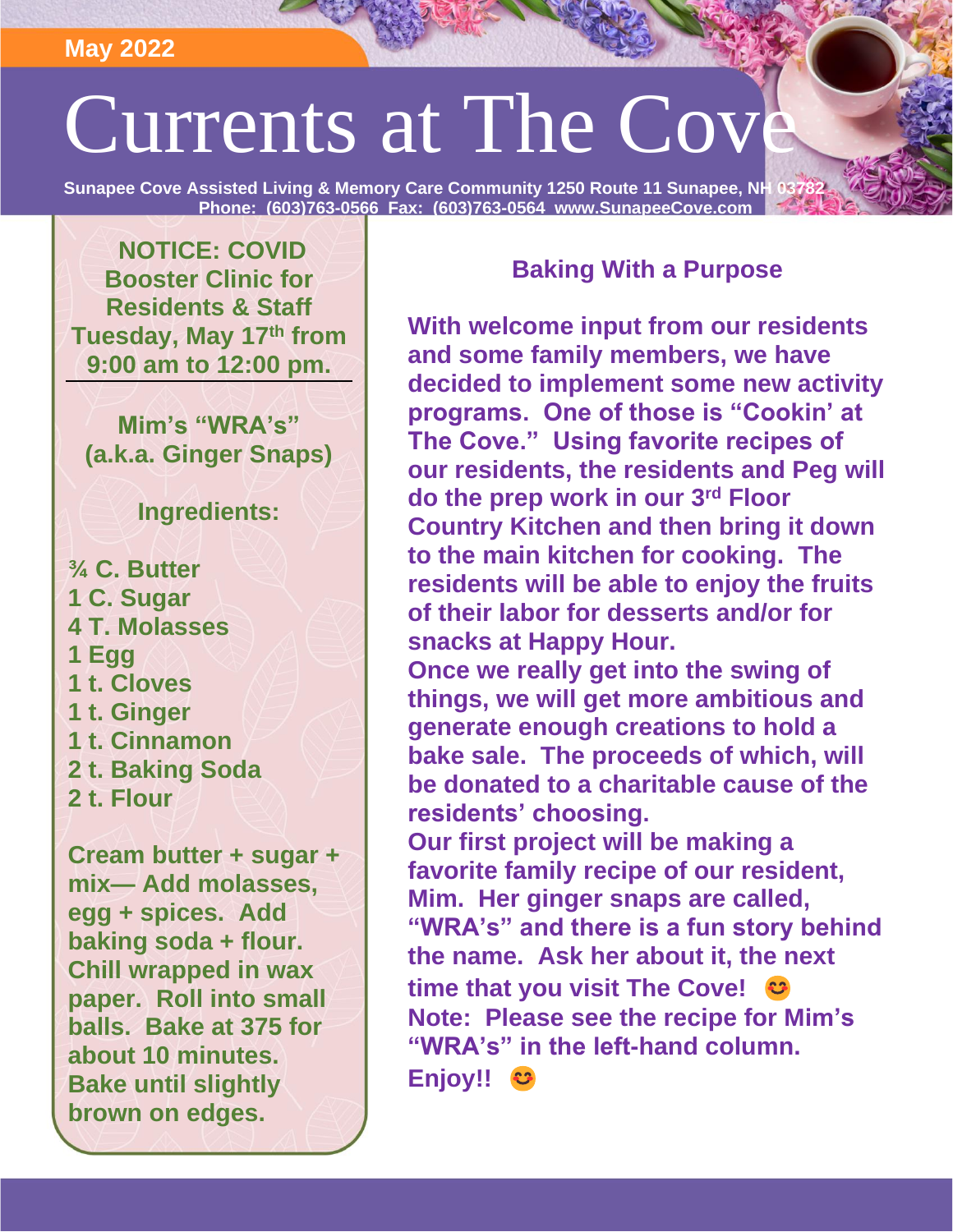## **Resident Spot-Light on Frank Weeks!**

**Frank was born and raised in Waterville, Maine. He lived there until he was 17 years old. World War II was going on, so he left to join the Navy. He served for 3 years. After that, he went to Cornell University and earned his Masters degree in Electrical Engineering. He worked at General Electric for a year and a half in the Test Engineers Program. He decided to take some time off and travel. He lived most of his adult life in Topsfield, MA where he married his wife, Patricia, who was a Physician. They raised two daughters, Loren & Lesley. They LOVED going on cruises together! Frank enjoyed a record number of 131 cruises over the years! Frank went back to work at GE and worked there for 30 years in various programs. In his work life he is most proud of his work on Propulsion Machinery for the Navy, relative to submarines and air-craft carriers. In his personal life, he is most proud of the ability to have**



**fun embarrassing his daughters. His favorite way to do so was when they went shopping and he would stop and talk to the mannequins.** 

**About 25 years ago, his wife, Patricia passed and then he moved to Contoocock, NH; where is lived until moving to The Cove. Ask him sometime how he and Mim met. It is a lovely story…**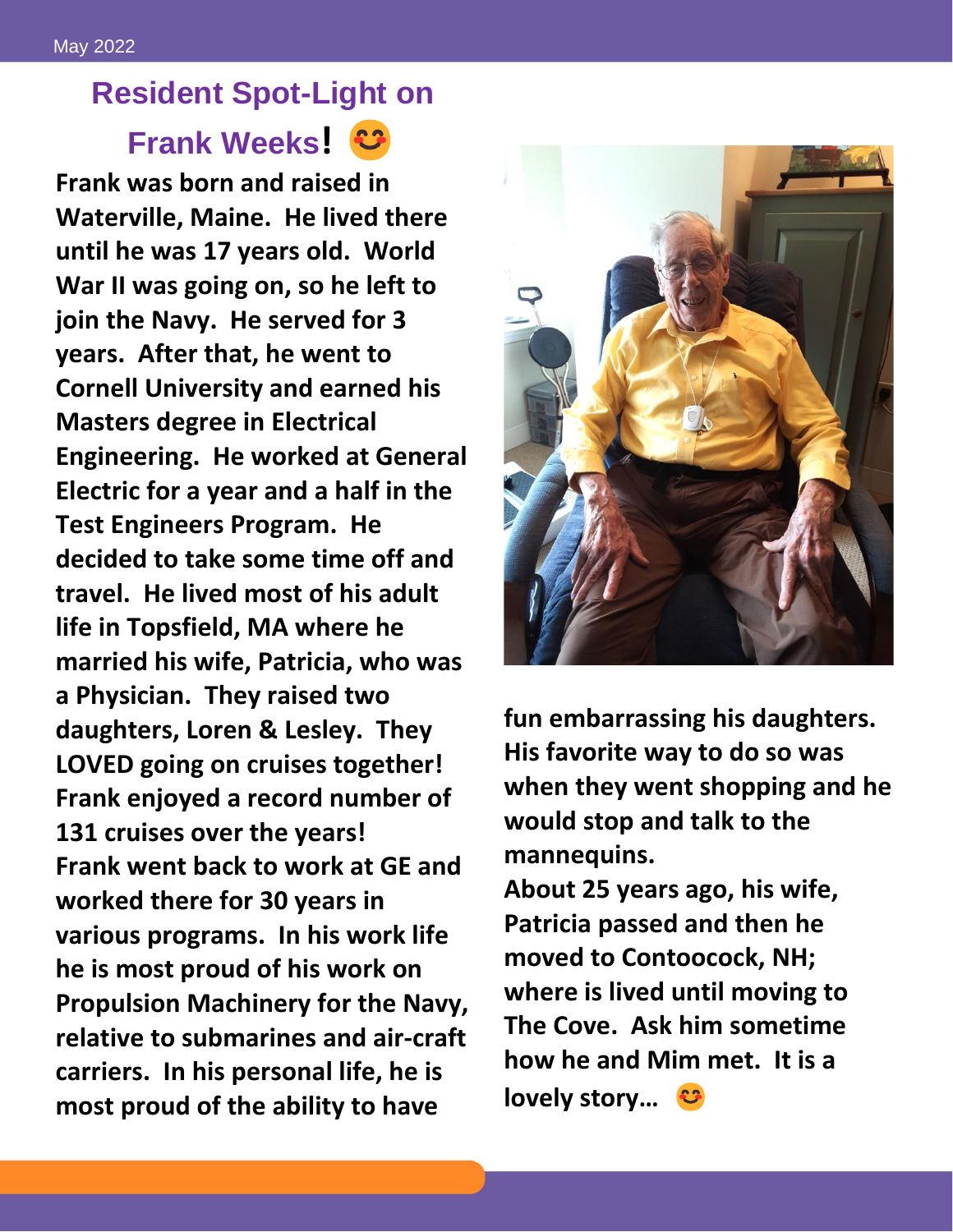**Employee of the Month for May is: Tiffany Sykes!!** 

**Here is what some of her co workers had to say:** 

**Tiffany has a great attitude and is an incredibly hard worker! "Tiff" is terrific with the residents!**  3

**Tiff always works with a smile on her face! Tiff is reliable and dependable for her co -workers! When I see Tiff smile, it makes me smile because her smile is contagious! CONGRATULATIONS, Tiff! This acknowledgement is well deserved!**